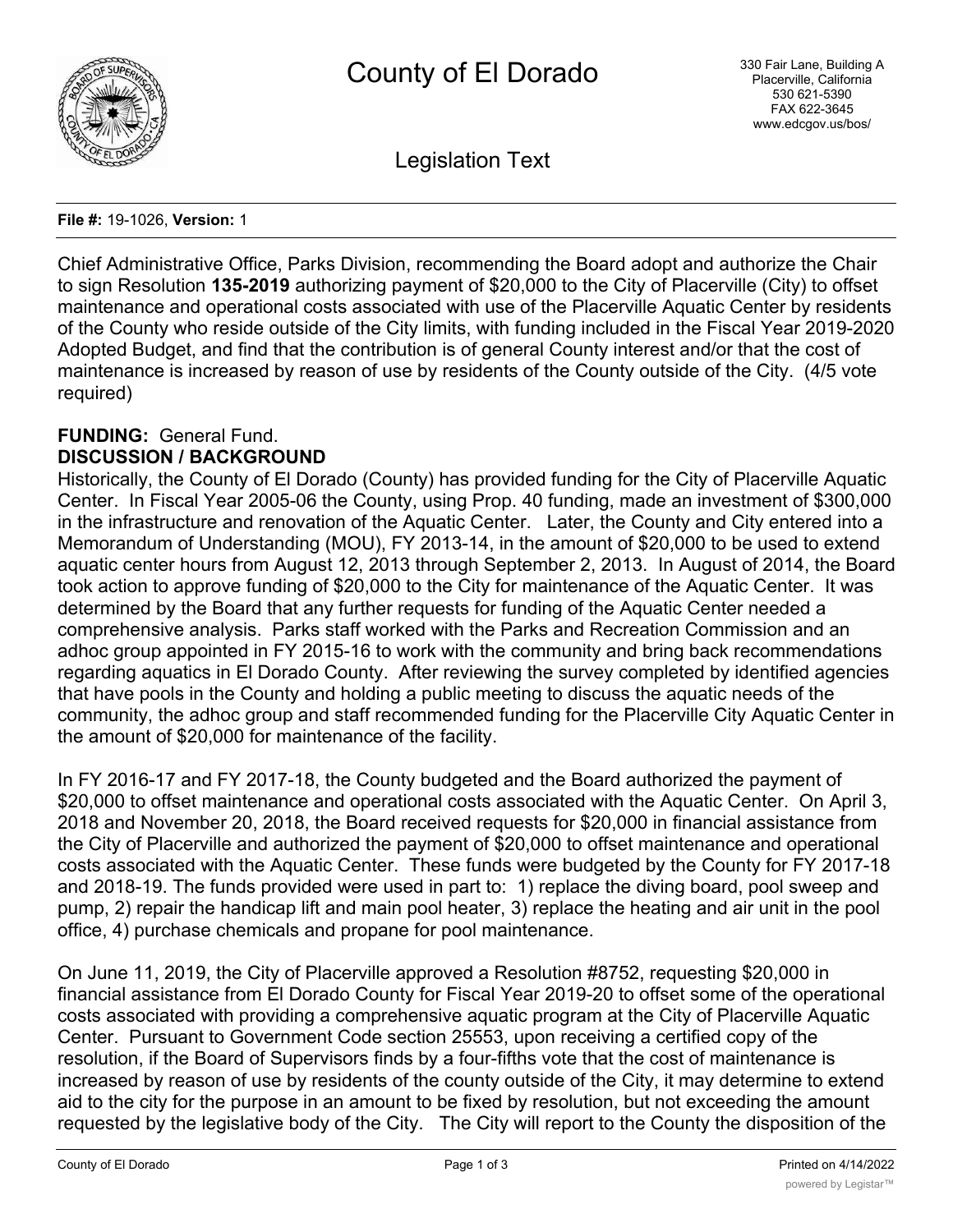funding within one year from the time it is received.

The County's contribution will provide for ongoing maintenance of the facility including but not limited to: 1) the addition of dual start/stop stations added for the slide and kiddie pool \$2,612.93, 2) pool heater repairs, \$3,548.52, 3) pool pump leak repairs \$3,214.64, 4) chemical controller repairs/Ethernet, \$4,636.53, 5) new acid tank, \$616.73, 6) two new pool grates/does not include install, \$1,329.52, 7) purchase of tot docks for swimming lessons, \$1,402.86, 8) replacement of deck chairs and tables \$2,671.72. In addition to capital outlay expenses, additional funds are being spent on pool chemicals and propane. The total annual operating maintenance budget for the facility is \$156,624.00. The annual aquatics program budget (recreation programs) is \$300,895. The City's recreation budget, which includes the pool, typically runs at about a \$100,000 deficit annually.

For FY 2019-20, funding was included in the Chief Administrative Office, Parks Division budget, which the El Dorado County Board of Supervisors approved with the adoption of the FY 2019-20 budget. Any future year funding will require discussion and approval through the county's annual budget process.

Pursuant to California Government Code section 25553, the County can extend aid to the City if the cost of maintenance is increased by reason of use by non-city residents. The City has conducted numerous surveys over the seasons and consistently found approximately 12% of the users of their Aquatic Center were reported as city residents, leaving the majority of the users (approximately 88%) identified as non-city residents. The Aquatic Center, located at 301 Benham Street, Placerville, CA, each year incurs increases to the overall costs pertaining to the operations and maintenance of the pool based on the use by non-city residents. Those increased costs are associated with but not limited to water treatment products, replacement or repair of equipment, general facility maintenance and staff salaries.

Policy 9.1.1.7 of the El Dorado County General Plan, Parks and Recreation Element states that the County should encourage and support efforts of independent recreation districts to provide parks and recreation facilities. The joint efforts of Community Service Districts, independent recreation districts, school districts, cities, and the County to provide parks and recreation facilities shall also be encouraged. The presence of the City of Placerville Aquatic Center is of a general interest to all residents of the County and provides a recreational resource for the community.

## **ALTERNATIVES**

The Board could not approve the Resolution and payment would not be made to the City.

## **PRIOR BOARD ACTION**

13-0438 V1 Approved 05/07/2013 13-0438 V2 Continued 05/20/2014 13-0438 V4 Continued 06/10/2014 13-0438 V6 Approved 08/26/2014 13-0438 V7 Approved 11/04/2014 13-0438 V8 Approved 01/24/2017 18-0081 Approved 04/03/2018 18-1688 Approved 11/20/2018